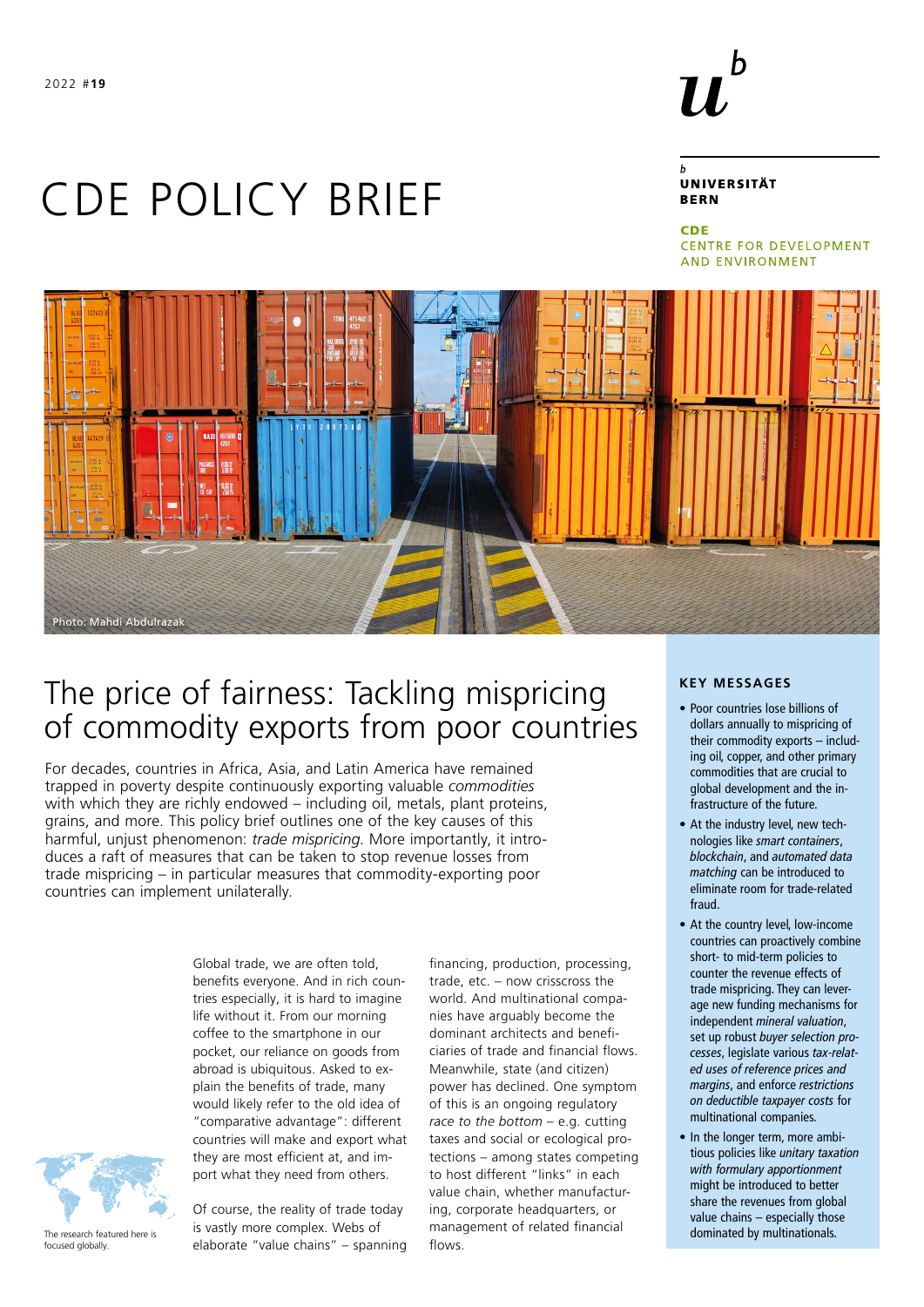#### **Key terms**

**Illicit financial flows** are cross-border financial flows that are considered illicit in terms of their origin, cross-border transfer, and/or end use. Examples include money flows resulting from tax evasion, money laundering, bribery, or trade mispricing by institutions or individuals. Broad definitions encompass grey-area practices that may be difficult to prosecute, but nevertheless bend or violate the spirit of the law in certain jurisdictions. Examples include highly exploitative trade terms or aggressive "tax optimization" efforts pursued by multinational firms, which deprive poorer countries of urgently needed revenue for human development and environmental protection.<sup>29</sup>

**Commodities** are raw materials or primary agricultural products that can be bought and sold on the market. They include mined/ extracted "hard commodities" like oil, gold, and copper, as well as cultivated "soft commodities" like coffee, cocoa, and wheat.<sup>30</sup>

**Trade mispricing** refers to trade at distorted prices that are intended to boost company profits and/or deceive tax/customs authorities. It includes misreporting the value, quantity, or nature of traded goods or services (*trade misinvoicing*). It also includes the manipulation of prices between related companies (*transfer mispricing* or *abusive transfer pricing*), such as subsidiaries of the same multinational firm.<sup>31</sup>

#### **Resource rich, yet poor**

Indeed, the benefits of trade do not always appear as mutual as they should. Instead, we witness many countries – and social classes – pitted against each other over the right to claim shrinking shares of circulating value. This is acutely visible in the area of commodity production and trade: Clusters of countries in Africa, Asia, and Latin America have stayed poor for decades despite exporting valuable commodities for which they have a comparative advantage – resources like fossil fuels, metals, gems, plant proteins or oils, grains, and more.

This paradox of resource-rich poor countries highlights the urgent need for changes in the legal architecture and hands-on operation of trade. While there are many aspects that must be tackled, one problem in particular is consistently emphasized by experts: that of so-called trade mispricing.

Trade mispricing occurs when parties involved in a trade – for example, two related companies – misstate or deliberately manipulate the sale price, quantity, or nature of particular goods (e.g. copper or lithium) exported by one party and imported by the other. In other words, they trade or transfer goods at a price that differs from their "fair market" value. Such mispricing might be done, for example, to avoid paying appropriate taxes or royalties in the exporting country. Other times, it might even be done to launder money, smuggle goods, or hide bribes paid to politically exposed persons. In most cases, it involves illicitly moving economic value (e.g. goods, profits) across borders. And all too often, the costs are borne by countries and populations who can least afford it.

# **Harms of trade mispricing**

Observers cite trade mispricing as one of the biggest sources of *illicit financial flow*s (IFFs) out of developing countries – including up to 50% of such flows out of African countries.<sup>1</sup> Empirical findings from the ongoing Swiss r4d project on IFFs ([www.](https://www.curbing-iffs.org) [curbing-iffs.org](https://www.curbing-iffs.org)) point to significant undervaluation of commodity exports from specific countries (Ghana and Lao PDR).<sup>2</sup> Overall, the NGO Global Financial Integrity estimated that 25% of all developing country trade was mispriced in a recent 10-year period.<sup>3</sup>

Again, one sector in particular appears uniquely susceptible to these value manipulations: the commodity sector, involving the production and trade of raw materials. More specifically, it is extractive industries like *mining* and *oil production* that are especially risk-prone.4 UNCTAD estimates that roughly USD 40 billion was illicitly moved out of Africa alone in 2015 by underpricing extracted and exported goods like gold and gemstones.5

These illicit activities deprive vulnerable countries of urgently needed foreign exchange income (i.e. euros, dollars, and francs) and erode the tax base they need to care for their populations. For example, UNCTAD estimates that African countries suffering high levels of capital flight (including from trade mispricing) could cut the mortality rate of children under five from 59% to 20% if such financial losses were prevented and instead invested in the health sector.6 Turning to pressing climate change needs, curbing illicit financial flows could contribute nearly half the investment needed for adaptation and mitigation measures in Africa.7

#### **Sources of vulnerability**

The question is how it is even possible to manipulate prices and siphon off wealth this way. After all, are we not dealing with markets subject to internal laws, like competition, and external controls, like tax and customs authorities? At the country level, a variety of weaknesses in developing countries make such manipulations possible. These include corruption and poor governance, the opacity and complexity of commodity transactions, severe asymmetries in information access between powerful companies and weak states, and the limitations of under-resourced customs authorities in low-income countries.

More broadly, however, there is a major global-level structural issue at play which goes unnoticed by most casual observers of trade: It is the long-standing "legal fiction" that allows related companies – such as parent companies and subsidiaries of the same multinational corporation – to "trade" with each other and be treated and taxed *as if* they were actually unrelated parties.8 This incentivizes multinationals to find ways, like trade mispricing (or abusive transfer pricing), to shift value and profits across borders into their divisions in lowtax countries, for example corporate hubs in Europe. They are supposed to use "arm's length" prices (i.e. real market-based valuations) for the goods they *transfer* (simulating trade) between their divisions.<sup>9</sup> But the incentives to boost multinational-level company profits through accounting tricks are immense.

#### **Ways to combat mispricing**

Clearly, commodity-dependent developing countries cannot afford to lose revenues through trade mispricing any longer. They need and deserve to use their own resources for their own development. To this end, the r4d IFFs team – including CDE legal experts and experts from Ghana and Laos – have identified methods for commodity-producing countries to counter mispricing of their exports.10 Of particular importance are measures that can be taken relatively quickly. Promising approaches include the following:

Use of "smart" technologies. With proper support (ideally industry-wide), several new hands-on technologies could be rapidly introduced to detect and discourage meddling with physical commodities or documentation in transit. *Electronic seals* could replace single-use mechanical seals on cargo containers, triggering an alarm and recording evidence in the event of any tampering.11 *Smart containers* equipped with tracking devices and sensors could be implemented, providing real-time data on container position, temperature, movement, shocks, door opening, etc.12 *Fixed scanners* capable of scanning hundreds of containers per hour could be installed at points of export and import, allowing systematic two-dimensional x-ray scanning of all goods, prior to customs clearance.13 *Blockchain technology*, finally, could be used to provide a decentralized, near-unalterable record of commodity transactions, helping to prevent document (e.g. invoice) manipulations once they enter the accounting chain.<sup>14</sup>

# Automated data matching. Another

readily available option to help identify and prevent trade-related fraud would be automatic cross-checking of key documentation. For example, *commodity export documents*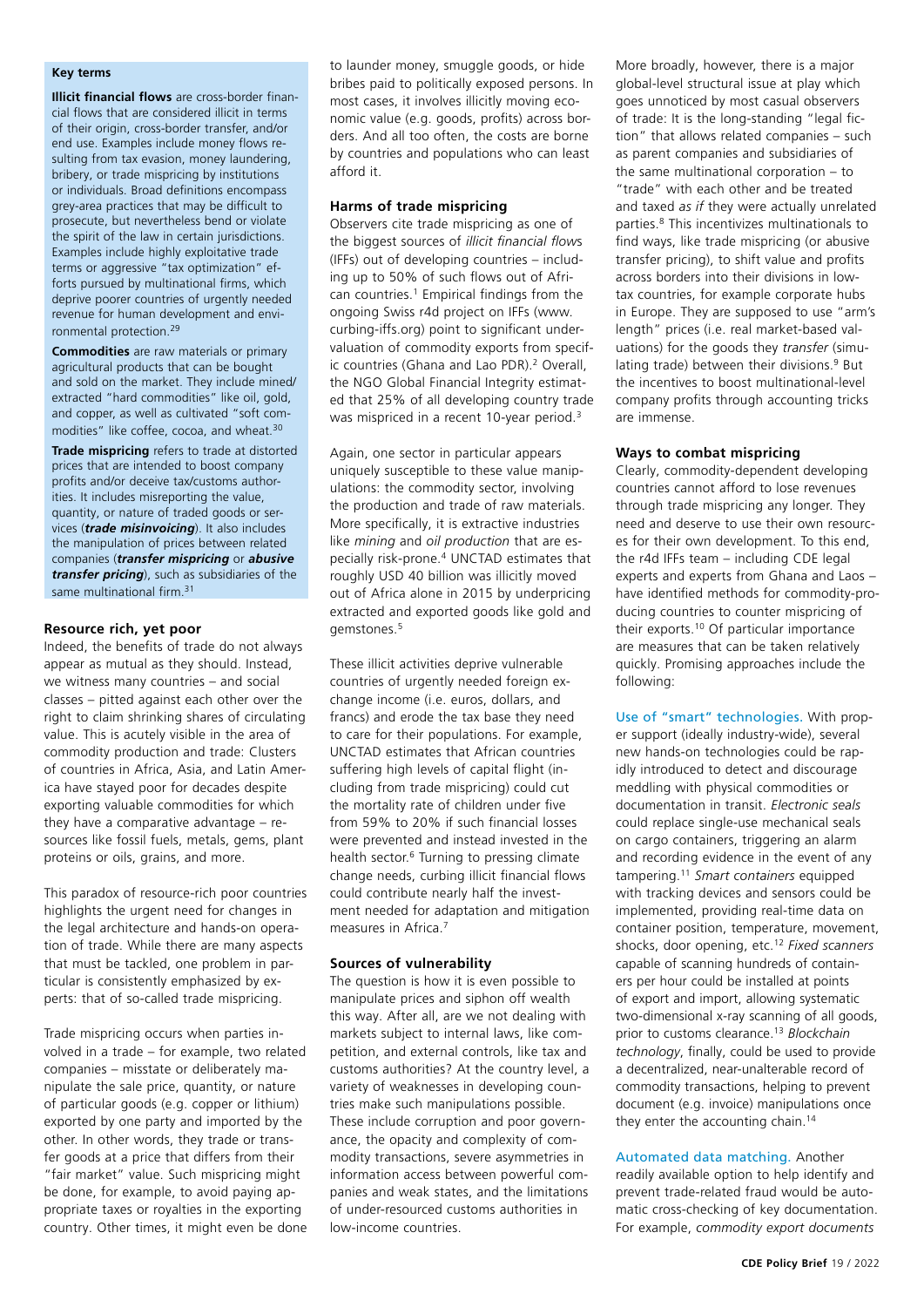*could be systematically matched with import documents* to uncover any inconsistencies between recorded sale and purchase prices.15 Likewise, *customs forms could be cross-checked with income tax returns* filed by buyers in importing countries, making it possible to spot discrepancies in commodity values set for customs versus tax purposes. However, making such data matching work will require some harmonization between countries: Operationally, there is a need for use of electronically filed, *standardized forms* across jurisdictions, as well as universally recognized *unique entity identifiers* across firms. Institutionally, there is a need for greater *international cooperation between authorities* in customs, revenue/tax agencies, banks, and governments.16

# Prescriptive approaches to taxation.

Notably, low-income countries also require mispricing countermeasures they can implement more or less *unilaterally* – especially where funds and international cooperation are lacking for expensive technology and information exchange. Several "prescriptive" approaches can be applied directly to deter price manipulation and revenue losses:<sup>17</sup>

- Under the so-called *sixth method* of transfer pricing law, countries can mandate the use of market reference prices when auditing trades between related parties. In Zambia, for example, mining companies are legally required to use publicly quoted benchmark prices as a basis to determine the transfer price of mineral commodities.<sup>18</sup>
- In *administered pricing*, the government (rather than companies themselves) can directly establish the value of commodity-related transactions for tax purposes. Here, prices calculated by a trusted committee of experts can be used by governments to determine the commodity-related income taxes and royalties they are due, rather than manipulation-prone transfer prices. Norway uses such an approach to price its oil exports.19
- With *referencing in contracts*, countries can mandate use of reference prices or price formulas directly in commodity sales contracts. For example, they can require that certain terms – options, caps, and lower limits – be included in metals streaming agreements, long-term supply arrangements, and other complex trade deals in commodities.20
- Alternatively, countries can apply *fixed profit margins and markups* to certain types of transactions or specific lines of business. For example, under Brazil's transfer pricing law, the accepted "arm's length" price for commodity exports between related parties is the resale

(wholesale/retail) price in the destination country, minus a fixed profit margin.21

• Finally, poor countries can introduce *restrictions on deductible taxpayer costs*, for example regarding interest and royalties paid by local mining companies to offshore entities, so as to preserve the tax base where commodities are actually sourced.<sup>22</sup>

Whatever the technique used, "prescriptive" methods are a powerful, targeted means of countering trade mispricing and preventing or restoring lost profits on behalf of exporting countries.

Accurate valuation of minerals. Fast action could also be taken by poor countries to prevent deliberate or mistaken underestimation of the quality (e.g. grade/purity) – and thus sale price – of their commodities (e.g. oil). If they cannot verify the quality of their mineral resources on their own, low-income countries could contractually require private mining companies or commodity buyers to pay for inspection of quality by independent experts. Alternatively, they could *levy a fixed annual fee for independent quality inspection*, also payable by private buyers or mining companies.23

# Improved buyer selection by state com-

panies. Of course, state-owned companies – or unethical actors within them – can also play a role in undervaluing of goods, for example by selling low to corrupt buyers in return for hidden kickbacks. A variety of practices could be adopted to prevent improperly valued sales by state companies. These include: establishment of *independent buyer-selection teams free from political influence*; use of *predetermined, quantifiable buyer selection criteria*; introduction of *standardized, automatic procedures for bid submission*; and use of *standardized contractual guidelines in direct negotiations*  with buyers. Notably, all information on the bidding processes should be made public to ensure accountability.24

# Longer-term solutions

More ambitious policies to tackle trade mispricing would require much greater international cooperation. Of particular note are reforms aimed at taxing multinationals as what they actually are: unified global firms with value-chain subdivisions – e.g. extraction, refining, trading, retail – located in different countries/legal jurisdictions. Under global profit-split approaches – e.g. *unitary taxation with formulary apportionment* – the total global profits of a multinational firm would be pooled together and then apportioned between jurisdictions based on internationally agreed factors that reflect its *real economic activity in each jurisdiction*. 25 Notably, this type of approach would finally

#### **The role of financial centres and trading hubs like Switzerland**

The policies recommended in this brief emphasize actions that can be taken by low-income commodity-exporting countries alone or in concert. However, market hubs like Switzerland also have critical responsibilities and should assess the coherency of their current rules concerning illicit financial flows (IFFs). They should consider more stringent regulations, such as extending anti-money-laundering obligations to lawyers, notaries, and fiduciaries; introducing penalties for the professional enablers of tax avoidance schemes; making firms criminally liable when they fail to prevent their agents from facilitating criminal tax evasion; and mandating that taxpayers and intermediaries disclose aggressive cross-border tax deals and automatically exchange relevant information with the countries concerned. Coupled with strengthened whistle-blower protections, such measures will hinder reputational risks and help to hold firms accountable for any abusive or fraudulent arrangements they facilitate.<sup>27, 28</sup>

address the founding *legal fiction* that treats related companies as if they were separate market actors engaged in "free trade".

Initial steps in this direction are already visible. If credible international negotiations continue, commodity-exporting poor countries should apply major pressure to make sure the resulting formulas for allocation of (taxable) value actually help them – i.e. give them a larger slice of the global profit pie – rather than hurt them. Overall, the challenge of fair taxation and fair trade is ultimately political, not technical, in nature.26

#### **Research on illicit financial flows and trade mispricing**

Our research focuses on commodity-trade-related illicit financial flows (IFFs) from resource-rich developing countries. Our project belongs to the "Swiss Programme for Research on Global Issues for Development" (r4d programme) funded jointly by the Swiss Agency for Development and Cooperation (SDC) and the Swiss National Science Foundation (SNSF). For more information see: [www.r4d.ch](http://www.r4d.ch)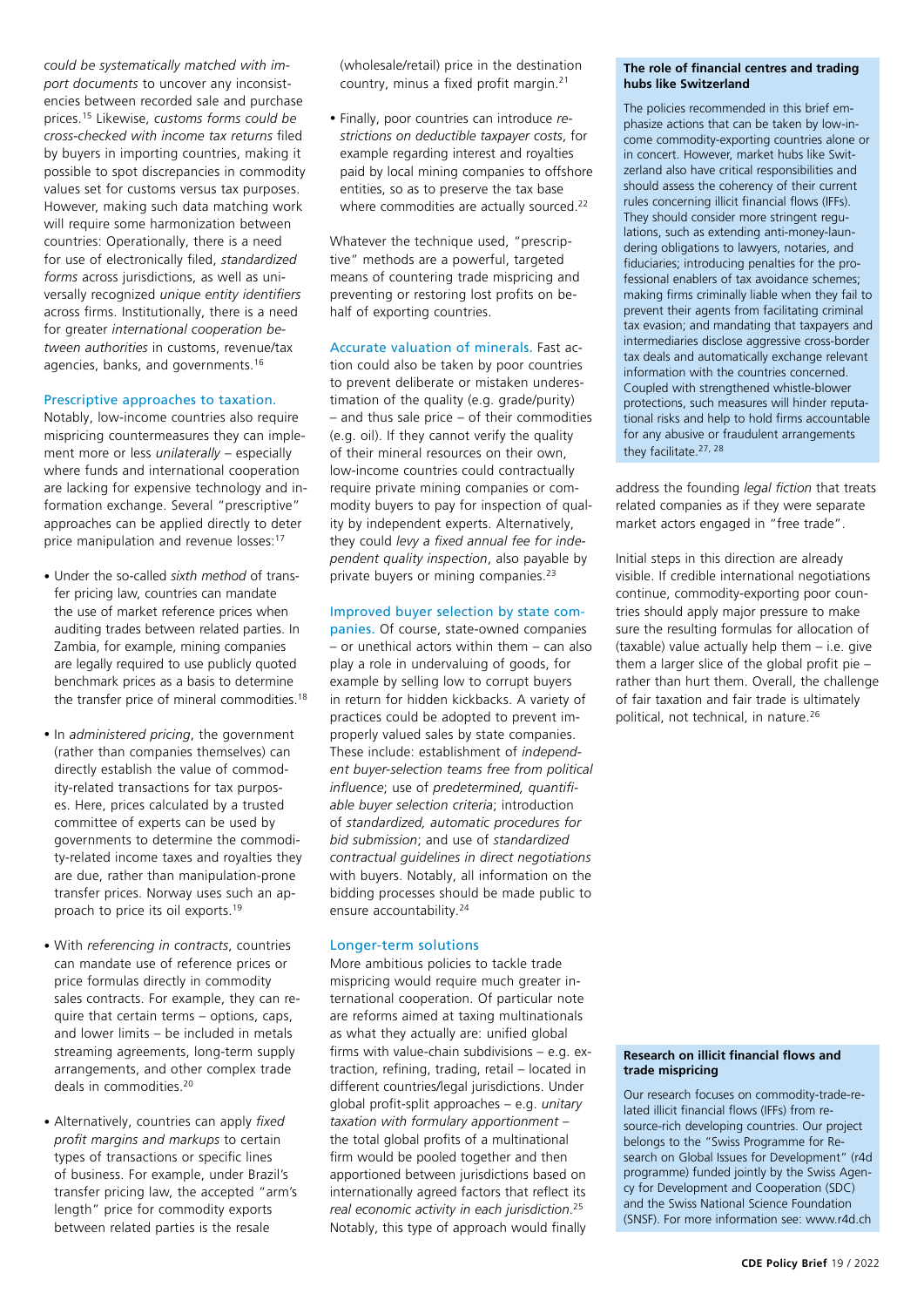**Irene Musselli, PhD** Senior Research Scientist Centre for Development and Environment (CDE) University of Bern, Switzerland [irene.musselli@unibe.ch](mailto:irene.musselli@unibe.ch)

# **Elisabeth Bürgi Bonanomi, PhD**

**Attorney at Law**  Co-Head of Sustainability Governance Impact Area Centre for Development and Environment (CDE) University of Bern, Switzerland [elisabeth.buergi@unibe.ch](javascript:window.location.href=)





# **Policy implications**

**Resolve to tackle mispricing of exports, especially from developing countries** Trade mispricing, including undervaluing of commodity exports, is a major source of illicit financial flows from poor countries. As much as 25% of all exports from developing countries are mispriced, according to recent estimates. In one year, for example, African countries can lose tens of billions of dollars to mispricing of high-value exports like precious metals. These countries deserve to use these revenues to address their own needs.

# **Take fast action to eliminate space for fraud across the entire sector**

Emphasis should be placed on industry-wide measures that can be taken quickly to prevent mispricing of shipments. A number of new *"smart" technologies* could be introduced to detect or prevent manipulation of goods or price-relevant documentation. These include *electronic seals and tracking devices* for cargo containers, *fixed (x-ray) scanners* at export and import locations, and *blockchain accounting* ledgers that are accessible to all trading partners and cannot be tampered with. Finally, *automated cross-checking of key documentation* (e.g. import/export and tax forms) could be put in place to uncover pricing inconsistencies. Use of *standardized forms* across jurisdictions and *universally recognized identifiers* for specific goods could enable this.

#### **Empower low-income countries to act in their own tax and revenue interests**

Poor countries also need tools to counter mispricing that do not rely on the (often lacking) cooperation, funding, and political will of their wealthier trading partners. Innovative methods of *prescriptive approaches to taxation* – e.g. the *sixth method* or *administered pricing* – directly tackle the possible revenue harms of trade mispricing and can be implemented unilaterally by countries. Such approaches can also be promoted in the context of development cooperation.

#### **Ensure that wider, longer-term solutions actually help poor countries**

Ultimately, a much larger paradigm shift is likely needed to solve the inequalities generated by today's system of global trade and taxation. The profits of global value chains – dominated by multinationals – must eventually be shared in ways that explicitly benefit developing countries. Every effort must be made to ensure that future international tax schemes are structured to help commodity-exporting poor countries.

#### **Suggested further reading**

Musselli I, Bürgi Bonanomi E. 2021. *Policy Responses to Curb Commodity Trade-related Illicit Financial Flows*. R4D-IFF Working Paper Series, No. R4D-IFF-WP02-2021.

[https://curbingiffsdotorg.files.wordpress.com/2021/06/wp\\_policies\\_24062021.pdf](https://curbingiffsdotorg.files.wordpress.com/2021/06/wp_policies_24062021.pdf)

Musselli I. 2019. *Curbing Commodity Trade Mispricing: Simplified Methods in Host Countries.* R4D-IFF Working Paper Series, No. R4D-IFF-WP08-2019.

<https://curbingiffsdotorg.files.wordpress.com/2019/08/r4d-iff-wp08-2019.pdf>

Musselli I, Bürgi Bonanomi E. 2018. *Curbing Illicit Financial Flows in Commodity Trading: Tax Transparency*. CDE Working Paper 4. Bern, Switzerland: Centre for Development and Environment (CDE), with Bern Open Publishing (BOP).<https://doi.org/10.7892/boris.125884>

Centre for Development and Environment (CDE) University of Bern Mittelstrasse 43 3012 Bern Switzerland [www.cde.unibe.ch](https://www.cde.unibe.ch)

#### **This issue**

Series editor: Anu Lannen Editor: Anu Lannen Design: Simone Kummer

#### ISSN 2296-8687

iecreative<br>
<del>⊙Commons</del>

This policy brief is licensed under a Creative Commons Attribution 4.0 International (CC BY 4.0) Licence. See [https://creativecommons.org/licenses/](https://creativecommons.org/licenses/by/4.0/) [by/4.0/ to view a copy of the licence](https://creativecommons.org/licenses/by/4.0/).

**CDE policy briefs** provide useful, timely research findings on important development issues. The series offers accessible, policy-relevant information on topics such as global change, innovations, sustainable development, natural resources, ecosystem services, governance, livelihoods, and disparities. The briefs and other CDE resources are available at: [www.cde.unibe.ch](https://www.cde.unibe.ch)

The views expressed in this policy brief belong to the author(s) concerned and do not necessarily reflect those of CDE as a whole, the University of Bern, or any associated institutions/individuals.

**Citation:** Musselli I, Bürgi Bonanomi E, Lannen A. 2022. *The Price of Fairness: Tackling Mispricing of Commodity Exports from Poor Countries.* CDE Policy Brief, No. 19. Bern, Switzerland: CDE.

**Keywords:** Illicit financial flows, commodities, global trade, trade mispricing, prescriptive approaches to taxation, unitary taxation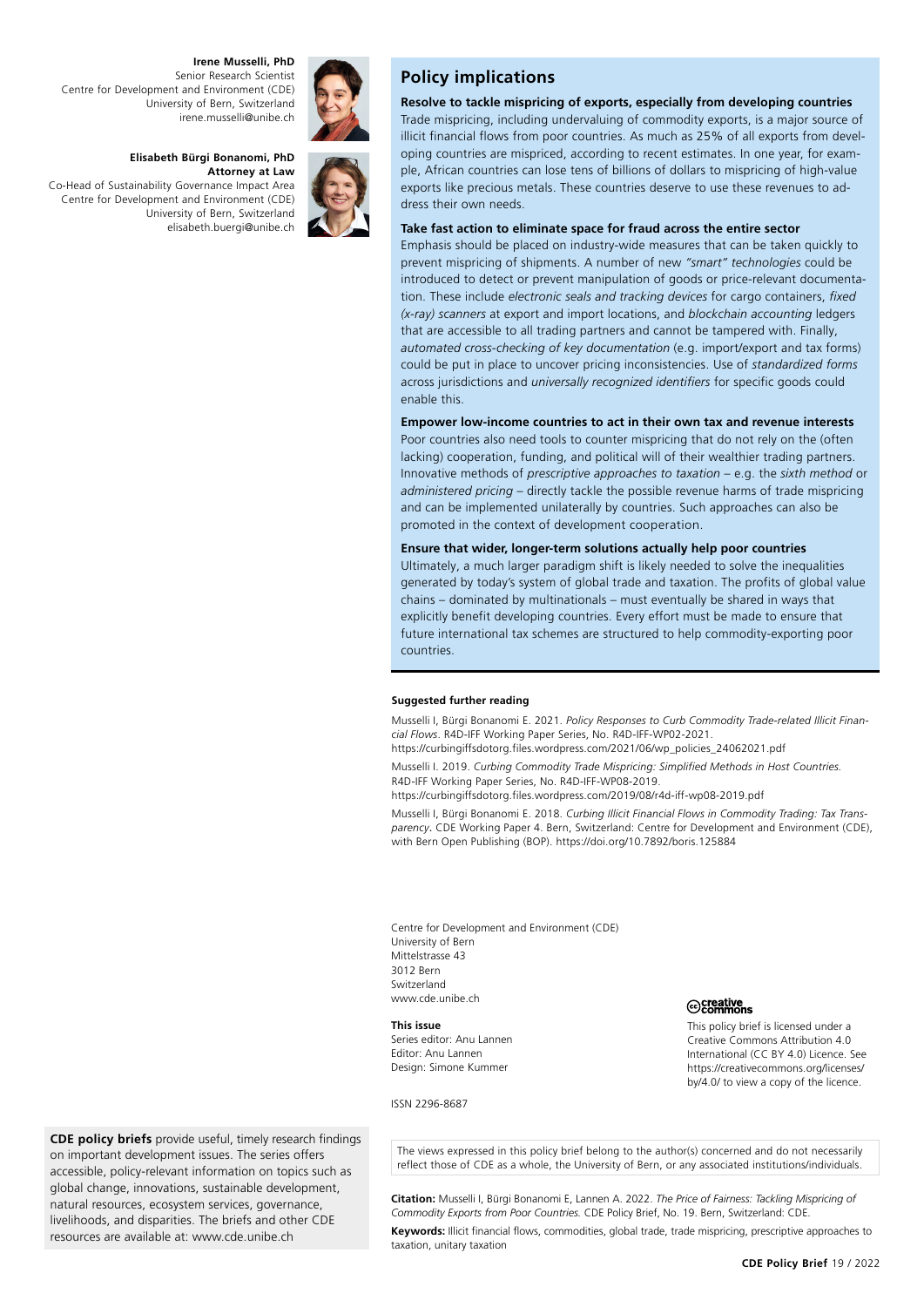# **References and notes**

1UNECA [United Nations Economic Commission for Africa], AMDC [African Minerals Development Centre]. 2017. *Impact of*  Illicit Financial Flows on Domestic Resource Mobilization: Optimizing Revenues from the Mineral Sector in Africa. Addis Ababa, Ethiopia: UNECA. <https://repository.uneca.org/handle/10855/23862>

2See, for example:

Ahene-Codjoe A, Alu A, Mehrotra R. 2020. *Commodity Trade-related Illicit Financial Flows: Evidence of Abnormal Pricing in Commodity Exports from Ghana*. R4D-IFF Working Paper Series, No. R4D-IFF-WP03-2019. [https://curbingiffsdotorg.files.wordpress.com/2020/06/r4d\\_ghana\\_trademispricing\\_june2020-1.pdf](https://curbingiffsdotorg.files.wordpress.com/2020/06/r4d_ghana_trademispricing_june2020-1.pdf);

Nolintha V, Sayavong V, Mehrotra R. 2019. *Abnormal Pricing in International Commodity Trade: Evidence from Lao P.D.R.* R4D-IFF Working Paper Series, No. R4D-IFF-WP02-2019.

[https://curbingiffsdotorg.files.wordpress.com/2020/03/lao-wp1\\_trademispricing\\_june2020.pdf](https://curbingiffsdotorg.files.wordpress.com/2020/03/lao-wp1_trademispricing_june2020.pdf);

Carbonnier G, Mehrotra R. 2019. *Abnormal Pricing in International Commodity Trade: Empirical Evidence from Switzerland*. R4D-IFF Working Paper Series, No. R4D-IFF-WP01-2019.

[https://curbingiffsdotorg.files.wordpress.com/2020/06/r4d\\_wp1\\_abnormalpricing\\_june2020.pdf](https://curbingiffsdotorg.files.wordpress.com/2020/06/r4d_wp1_abnormalpricing_june2020.pdf);

Carbonnier G, Mehrotra R. 2020. *Abnormal Pricing in Swiss Commodity Imports: Research Findings and Policy Proposals*. R4D-IFF Working Paper Series, No. R4D-IFF-WP04-2020. [https://curbingiffsdotorg.files.wordpress.com/2020/10/r4d\\_policy\\_note\\_october2020.pdf](https://curbingiffsdotorg.files.wordpress.com/2020/10/r4d_policy_note_october2020.pdf);

Campodónico H, Rojas A, Valle-Riestra E, Carrera C. 2021. *Análisis de exportaciones y valorización de concentrados de zinc para Perú en el periodo 2003 a 2019.* R4D-IFF Working Paper Series, No. R4D-IFF-WP03-2021. [https://curbingiffsdotorg.files.wordpress.com/2021/10/desco\\_2021.pdf;](https://curbingiffsdotorg.files.wordpress.com/2021/10/desco_2021.pdf)

For more on methodology, see:

Carbonnier G, Mehrotra R. 2018. *Trade-related Illicit Financial Flows: Conceptual Framework and Empirical Methods.* R4D-IFF Working Paper Series, No. R4D-IFF-WP01-2018.

[https://curbingiffsdotorg.files.wordpress.com/2019/12/r4d-iff-wp01-2018-dec2019.pdf;](https://curbingiffsdotorg.files.wordpress.com/2019/12/r4d-iff-wp01-2018-dec2019.pdf)

Marur S. 2019. *Mirror-Trade Statistics: Lessons and Limitations in Reflecting Trade Misinvoicing.* R4D-IFF Working Paper Series, No. R4D-IFF-WP04-2019.<https://curbingiffsdotorg.files.wordpress.com/2019/05/r4d-iff-wp04-2019-1.pdf>

3Global Financial Integrity. 2019. *Illicit Financial Flows to and from 148 Developing Countries: 2006–2015.* Washington DC, USA: Global Financial Integrity. <https://gfintegrity.org/report/2019-iff-update/>

4UNECA, AMDC. 2017. *Op. cit.*

5UNCTAD [United Nations Conference on Trade and Development]. 2020. *Economic Development in Africa Report 2020: Tackling Illicit Financial Flows for Sustainable Development in Africa*. Geneva, Switzerland: United Nations. <https://unctad.org/webflyer/economic-development-africa-report-2020>

6UNCTAD [United Nations Conference on Trade and Development]. 2020. *Op. cit.*

7UNCTAD [United Nations Conference on Trade and Development]. 2020. *Op. cit.*

8Durst MC. 2010. *It's Not Just Academic: The OECD Should Reevaluate Transfer Pricing Laws*. Viewpoints. Bristol, UK: Tax Justice Network. [https://www.taxjustice.net/cms/upload/pdf/Durst\\_1001\\_OECD\\_-\\_not\\_just\\_academic.pdf](https://www.taxjustice.net/cms/upload/pdf/Durst_1001_OECD_-_not_just_academic.pdf);

Picciotto S. 2018. *Problems of Transfer Pricing and Possibilities for Simplification*. ICTD Working Paper No. 86. Brighton, UK: Institute of Development Studies.

<https://www.ictd.ac/publication/problems-of-transfer-pricing-and-possibilities-for-simplification>;

9Hearson M, Ndubaj JW, Randriamanalina T. 2020. *The Appropriateness of International Tax Norms to Developing Country Contexts*. FACTI Background Paper No. 3. Brighton, UK: International Centre for Tax and Development. <https://www.ictd.ac/publication/facti-appropriateness-international-tax-norms-developing-countries/>;

Spencer D. 2012. *Transfer Pricing: Will the OECD Adjust to Reality?* Bristol, UK: Tax Justice Network. [https://www.taxjustice.net/cms/upload/pdf/Spencer\\_120524\\_OECD\\_.pdf](https://www.taxjustice.net/cms/upload/pdf/Spencer_120524_OECD_.pdf)

9OECD. 2017. *Transfer Pricing Guidelines for Multinational Enterprises and Tax Administrations 2017*. Paris, France: OECD Publishing. [https://www.oecd.org/tax/transfer-pricing/oecd-transfer-pricing-guidelines-for-multinational-enterprises-and-tax](https://www.oecd.org/tax/transfer-pricing/oecd-transfer-pricing-guidelines-for-multinational-enterprises-and-tax-administrations-20769717.htm)[administrations-20769717.htm](https://www.oecd.org/tax/transfer-pricing/oecd-transfer-pricing-guidelines-for-multinational-enterprises-and-tax-administrations-20769717.htm)

<sup>10</sup>Musselli I, Bürgi Bonanomi E. 2021. Policy Responses to Curb Commodity Trade-related Illicit Financial Flows. R4D-IFF Working Paper Series, No. R4D-IFF-WP02-2021.

[https://curbingiffsdotorg.files.wordpress.com/2021/06/wp\\_policies\\_24062021.pdf;](https://curbingiffsdotorg.files.wordpress.com/2021/06/wp_policies_24062021.pdf)

Musselli I. 2019. *Curbing Commodity Trade Mispricing: Simplified Methods in Host Countries. RAD-IFF Working Paper Series,* No. R4D-IFF-WP08-2019.<https://curbingiffsdotorg.files.wordpress.com/2019/08/r4d-iff-wp08-2019.pdf>;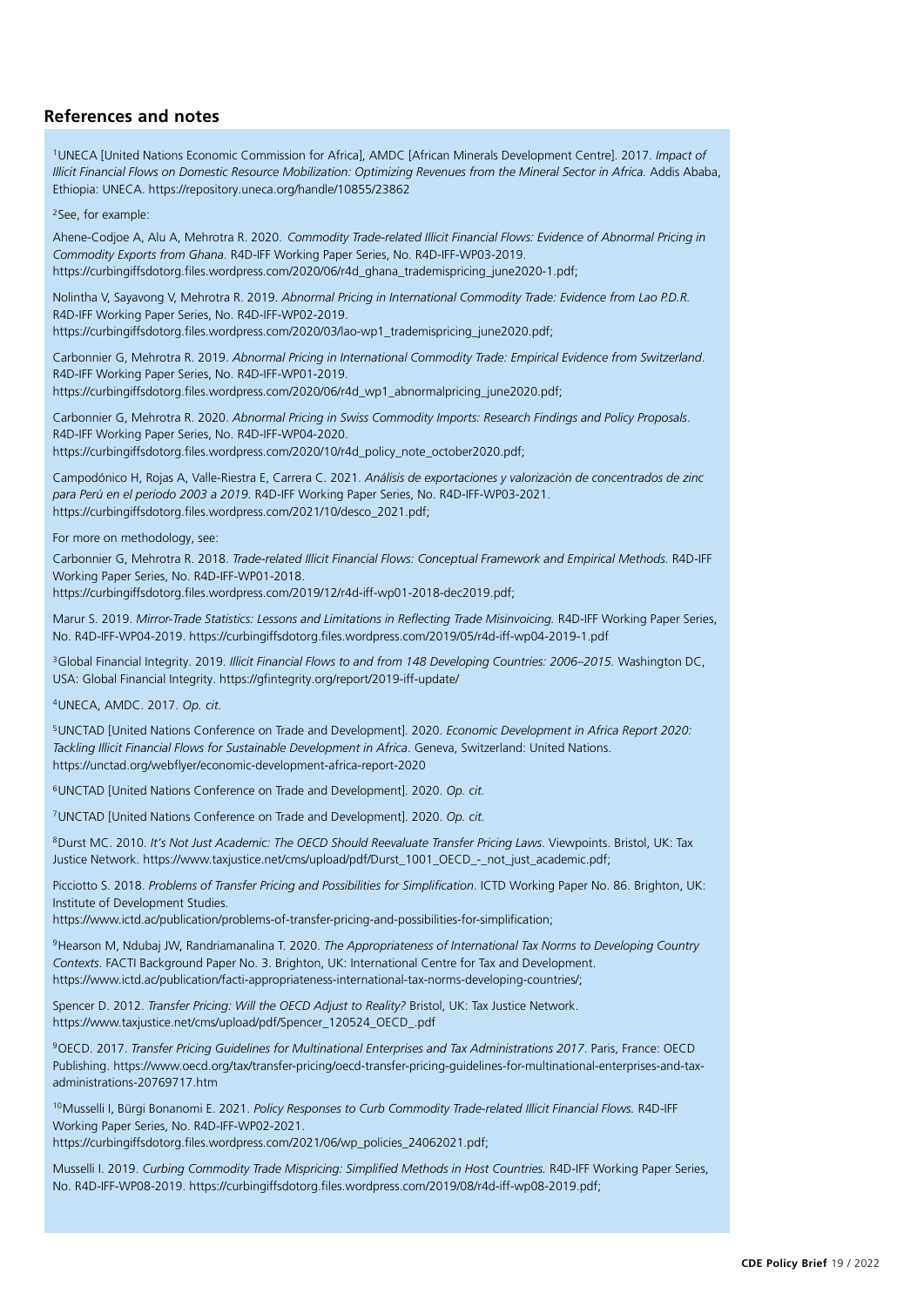Norasing N, Musselli I, Bürgi Bonanomi E. 2019. *Transfer Mispricing Laws in Context: The Case of Lao PDR*. R4D-IFF Working Paper Series, No. R4D-IFF-WP06-2019. [https://curbingiffsdotorg.files.wordpress.com/2020/03/r4d-iff-wp06-2019-1.pdf;](https://curbingiffsdotorg.files.wordpress.com/2020/03/r4d-iff-wp06-2019-1.pdf)

Atupare Atudiwe P, Kpebu M, Musselli I, Bürgi Bonanomi E. 2019. *Transfer Pricing (TP) Rules, Procedures, and Documentations: A Perspective on Ghana.* R4D-IFF Working Paper Series, No. R4D-IFF-WP05-2019. [https://curbingiffsdotorg.files.wordpress.](https://curbingiffsdotorg.files.wordpress.com/2020/03/r4d-iff-wp05-2019.pdf) [com/2020/03/r4d-iff-wp05-2019.pdf;](https://curbingiffsdotorg.files.wordpress.com/2020/03/r4d-iff-wp05-2019.pdf)

Baku AWM. 2021. Gold Related Illicit Financial Flow Threats and How to Mitigate Them: The Case of Ghana. R4D-IFF Working Paper Series, No. R4D-IFF-WP01-2021.

[https://curbingiffsdotorg.files.wordpress.com/2021/04/ghana\\_goldiffs\\_ab\\_220421\\_ed.pdf](https://curbingiffsdotorg.files.wordpress.com/2021/04/ghana_goldiffs_ab_220421_ed.pdf)

11See, for example:

Indian Customs. 2019. Improving facilitation through the use of electronic seals. *WCO News* 89:26–29. <https://mag.wcoomd.org/magazine/wco-news-89/improving-facilitation-through-the-use-of-electronic-seals/>

12UNECE [United Nations Economic Commission for Europe]. 2020. *Trade Facilitation White Paper on Smart Containers: Real-Time Smart Container Data for Supply Chain Excellence, Trade Facilitation White Paper on Smart Containers.* ECE/TRADE/446. Geneva, Switzerland: United Nations.

<https://unece.org/trade/publications/trade-facilitation-white-paper-smart-containers-ecetrade446>

13 See, for example:

Cameroon Customs. 2019. Container scanning: Analysis of the mechanism's impact on the customs clearance procedure established in Cameroon. *WCO News* 89:30–37. [https://mag.wcoomd.org/magazine/wco-news-89/container-scanning](https://mag.wcoomd.org/magazine/wco-news-89/container-scanning-analysis-of-the-mechanisms-impact-on-the-customs-clearance-procedure-established-in-cameroon/)[analysis-of-the-mechanisms-impact-on-the-customs-clearance-procedure-established-in-cameroon/](https://mag.wcoomd.org/magazine/wco-news-89/container-scanning-analysis-of-the-mechanisms-impact-on-the-customs-clearance-procedure-established-in-cameroon/)

14Ganne E. 2018. *Can Blockchain Revolutionize International Trade?* Geneva, Switzerland: World Trade Organization. [https://www.wto.org/english/res\\_e/publications\\_e/blockchainrev18\\_e.htm](https://www.wto.org/english/res_e/publications_e/blockchainrev18_e.htm);

Brugger F. 2019. Blockchain won't help with conflict minerals. *ETH Zurich Zukunftsblog*. <https://ethz.ch/en/news-and-events/eth-news/news/2019/04/blog-brugger-blockchain-conflict-minerals.html>

15World Customs Organization. 2016. *Guidelines for Strengthening Cooperation and the Exchanging of Information between Customs and Tax Authorities at the National Level*. Brussels, Belgium: World Customs Organization. [http://www.wcoomd.org/en/topics/facilitation/instrument-and-tools/tools/guidelines-on-customs-tax-cooperation.aspx;](http://www.wcoomd.org/en/topics/facilitation/instrument-and-tools/tools/guidelines-on-customs-tax-cooperation.aspx)

Musselli I, Bürgi Bonanomi E. 2018. *Curbing Illicit Financial Flows in Commodity Trading: Tax Transparency*. CDE Working Paper 4. Bern, Switzerland: Centre for Development and Environment (CDE), with Bern Open Publishing (BOP). <https://doi.org/10.7892/boris.125884>

16Musselli I, Bürgi Bonanomi E. 2018. *Op. cit.*

17Picciotto S. 2018. *Op. cit.*;

United Nations. 2017. *United Nations Practical Manual on Transfer Pricing for Developing Countries*. New York, USA: United Nations.<http://www.un.org/esa/ffd/wp-content/uploads/2017/04/Manual-TP-2017.pdf>;

Musselli I. 2019. *Op. cit.*

18Readhead A. 2017. *Special Rules for Commodity Sales: Zambia's Use of the 'Sixth Method'.* New York, USA: Natural Resource Governance Institute.

<https://resourcegovernance.org/sites/default/files/documents/special-rules-for-commodity-sales-zambia-sixth-method.pdf>;

Grondona V. 2018. *Transfer Pricing: Concepts and Practices of the 'Sixth Method' in Transfer Pricing*. Tax Cooperation Policy Brief No. 2. Geneva, Switzerland: South Centre. https://bit.ly/3I78jEr;

Solilová V, Nerudová D. 2015. Sixth method as a simplified measurement for SMEs? *European Financial and Accounting Journal* 10(3):45–61. <https://doi.org/10.18267/j.efaj.145>;

Teijeiro G. 2014. *BEPS Action 10: What TP Sixth Method Are We Talking About?* <https://www.linkedin.com/pulse/beps-action-10-what-tp-sixth-method-we-talking-guillermo-teijeiro>

19Readhead A. 2018. *What Mining Can Learn from Oil: A Study of Special Transfer Pricing Practices in the Oil Sector, and Their Potential Application to Hard Rock Minerals*. CGD Policy Paper No. 128. Washington DC, USA: Center for Global Development.

[https://www.cgdev.org/sites/default/files/what-mining-can-learn-oil-study-special-transfer-pricing-practices-oil-sector.pdf;](https://www.cgdev.org/sites/default/files/what-mining-can-learn-oil-study-special-transfer-pricing-practices-oil-sector.pdf)

Durst MC. 2016. *Improving the Performance of Natural Resource Taxation in Developing Countries*, ICTD Working Paper 60. Brighton, UK: International Centre for Tax and Development.

[https://www.ictd.ac/publication/improving-the-performance-of-natural-resource-taxation-in-developing-countries/;](https://www.ictd.ac/publication/improving-the-performance-of-natural-resource-taxation-in-developing-countries/)